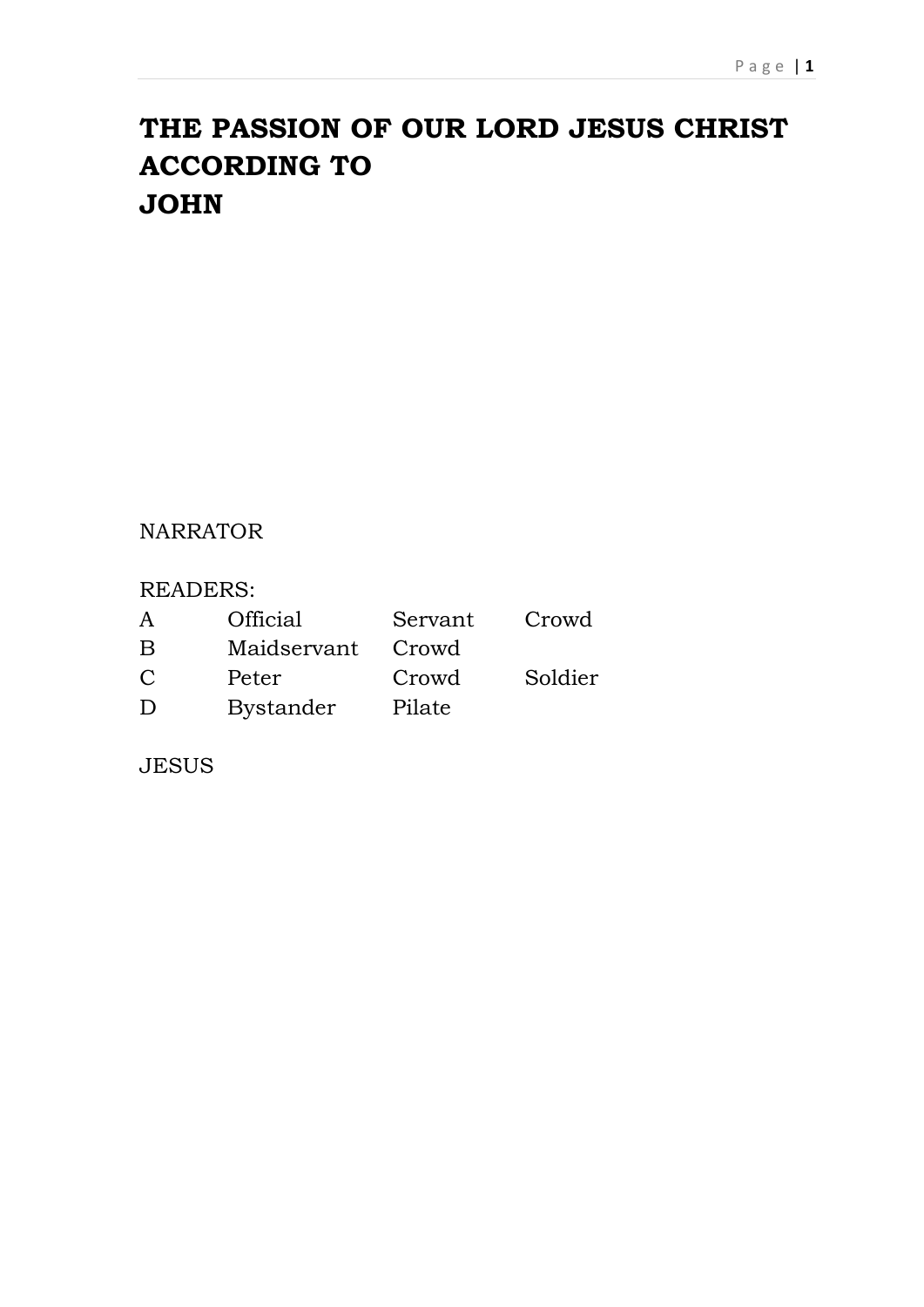## **THE PASSION OF OUR LORD JESUS CHRIST ACCORDING TO JOHN**

NARR Now, with his disciples, Jesus went out across the Kedron Valley. On the other side there was an olive grove, and he and his disciples entered it. Judas the traitor knew the place well, since Jesus had often met his disciples there. There, then, Judas came, together with a detachment from the Roman garrison, and temple police sent by the chief priests and Pharisees, all with lanterns and torches and weapons. Jesus, fully realising all that was going to happen to him, went out to meet them.

- JESUS Who is it you're looking for?
- A Jesus of Nazareth.
- JESUS I am Jesus of Nazareth.
- NARR Judas the traitor was standing there with them. When Jesus said, "I am Jesus of Nazareth", they all shrank back and fell to the ground. So once more Jesus asked them:
- JESUS Who is it you're looking for?
- A Jesus of Nazareth.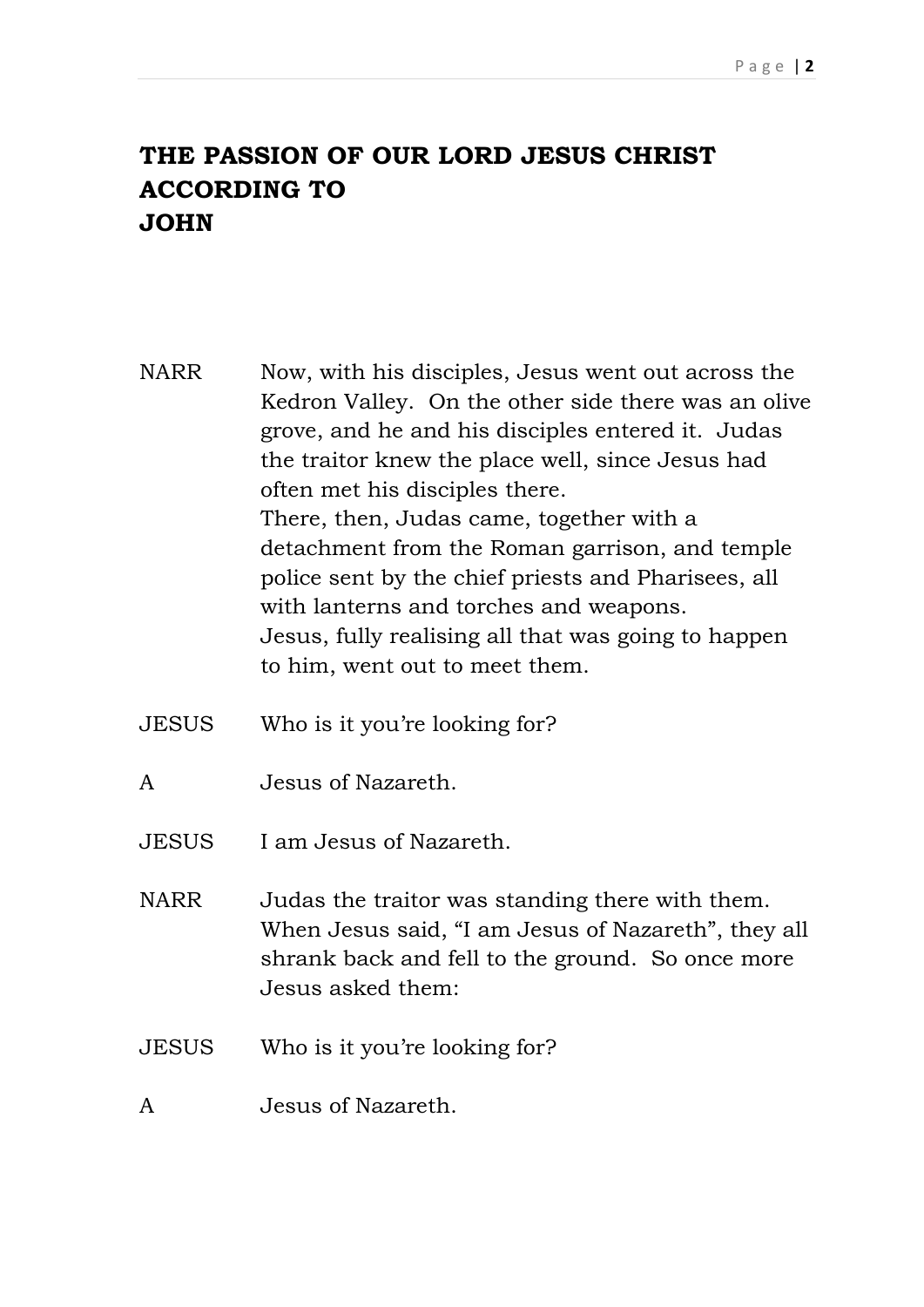- JESUS I have told you I am he. If I am the one you are looking for, let these others go.
- NARR This was to fulfil the words he had spoken: "Not one of those you gave me have I lost." Then Simon Peter, who had a sword, drew it, and struck the High Priest's servant, cutting off his right ear. The servant's name was Malchus.
- JESUS Sheathe your sword. This is the cup my Father has given me; shall I not drink it?
- NARR The Roman officer and his men, together with the temple police, arrested Jesus and tied him up. They took him first to Annas. Annas was father-inlaw to Caiaphas, the High Priest for that year – the same Caiaphas who had advised the Jews that it was best to put one man to death for the sake of the people.

Behind Jesus followed Simon Peter, and one other disciple who was known personally to the High Priest. He went in with Jesus to the High Priest's courtyard, but Peter was left standing at the door outside. So this other disciple, who was known to the High Priest, went out and spoke to the doorkeeper, and brought Peter inside. The young woman at the door remarked to Peter –

- B Are you one of this man's disciples, too?
- C No, I am not.
- NARR It was cold, and the servants and officials stood round a fire they had made to keep warm. Peter was standing with them, warming himself. And now the High Priest questioned Jesus about his disciples, and about his teaching.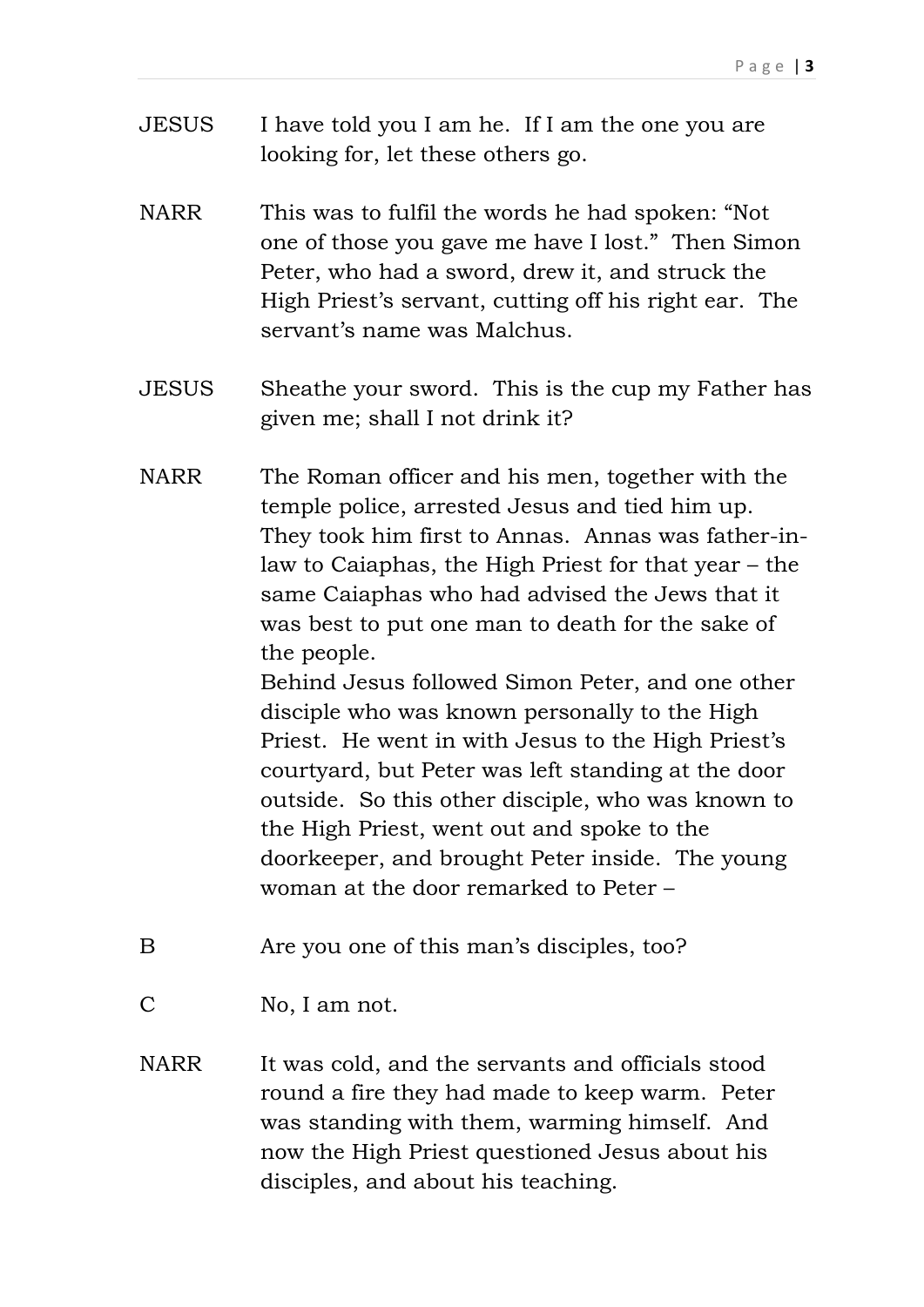| <b>JESUS</b> | I have spoken openly for all the world to hear; I<br>have always taught in the synagogue and in the<br>Temple where all the Jews meet together: I have<br>said nothing in secret. But why ask me? Ask my<br>hearers what I taught: they know what I said.                                          |
|--------------|----------------------------------------------------------------------------------------------------------------------------------------------------------------------------------------------------------------------------------------------------------------------------------------------------|
| <b>NARR</b>  | When Jesus said this one of the officials nearby<br>struck him in the face:                                                                                                                                                                                                                        |
| $\mathbf{A}$ | Is that how you answer the High Priest?                                                                                                                                                                                                                                                            |
| <b>JESUS</b> | If I said something wrong, produce the evidence,<br>but if I spoke the truth, why hit me?                                                                                                                                                                                                          |
| <b>NARR</b>  | So Annas sent him, bound, to Caiaphas the High<br>Priest. Peter was still standing there keeping<br>himself warm. Someone asked him -                                                                                                                                                              |
| D            | Aren't you another of his disciples?                                                                                                                                                                                                                                                               |
| $\mathbf C$  | No, I am not.                                                                                                                                                                                                                                                                                      |
| <b>NARR</b>  | One of the High Priest's servants, a relative of the<br>man whose ear Peter had cut off, challenged him:                                                                                                                                                                                           |
| A            | But didn't I see you with him in the olive grove?                                                                                                                                                                                                                                                  |
| $\mathsf{C}$ | No!                                                                                                                                                                                                                                                                                                |
| <b>NARR</b>  | And at that moment a cock began to crow.<br>They took Jesus from Caiaphas to Pilate's<br>headquarters.<br>It was not morning. They did not go into the<br>Praetorium themselves: there was the Paschal<br>meal to be eaten, and they must not incur<br>defilement. So Pilate came outside to them. |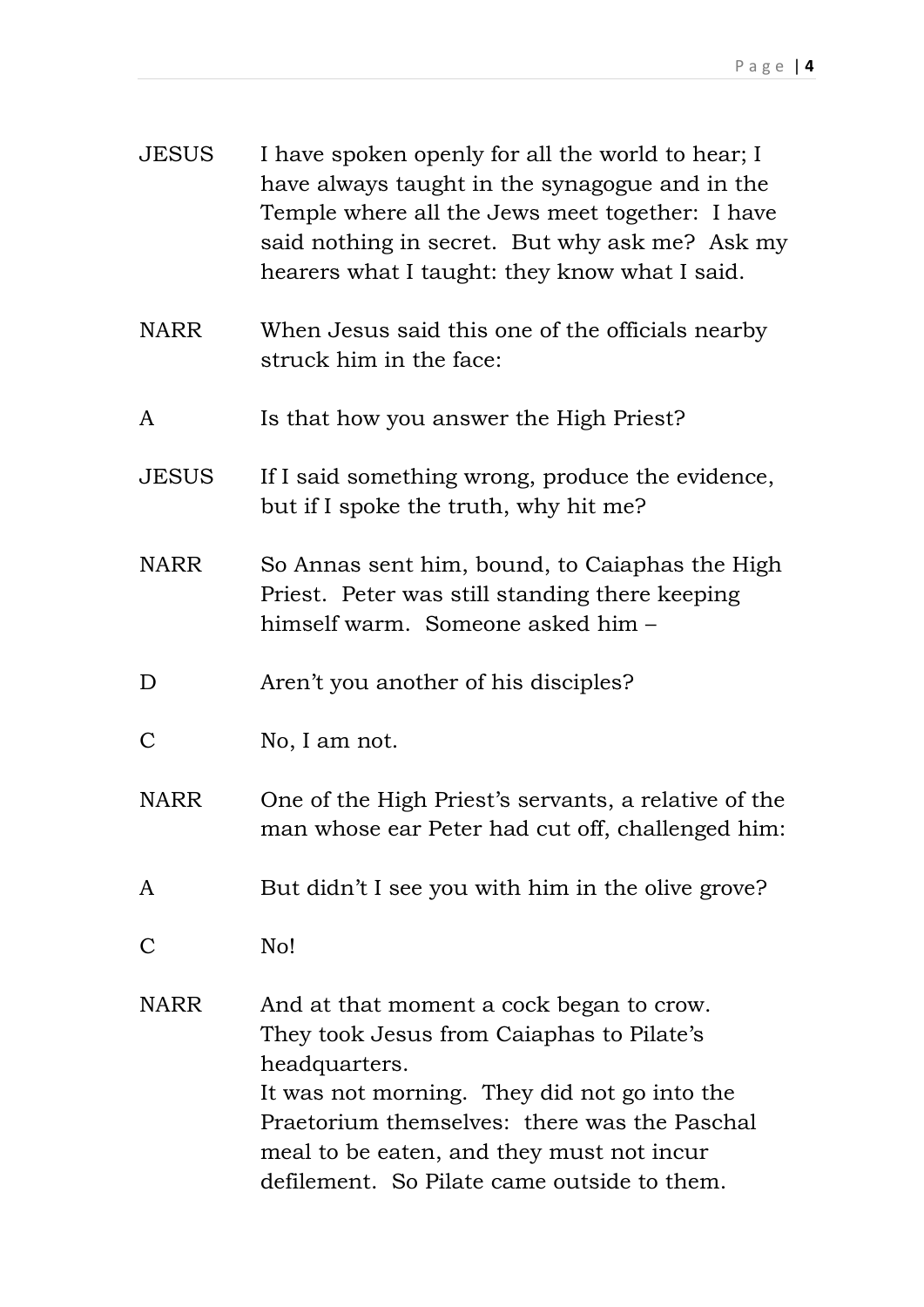| D            | What charge do you bring against this man?                                                                                                                                                              |
|--------------|---------------------------------------------------------------------------------------------------------------------------------------------------------------------------------------------------------|
| A            | If he were not a criminal, we would not hand him<br>over to you.                                                                                                                                        |
| D            | Take him yourselves, then; try him by your own<br>law.                                                                                                                                                  |
| A            | Jews are not allowed to put a man to death.                                                                                                                                                             |
| <b>NARR</b>  | This was to fulfil what Jesus had said indicating<br>the sort of death he had to die.<br>So Pilate went back into the Praetorium and called<br>Jesus to him.                                            |
| D            | Are you the king of the Jews?                                                                                                                                                                           |
| <b>JESUS</b> | Is that your own idea or have others suggested it to<br>you?                                                                                                                                            |
| D            | Am I a Jew? It is your own people and the chief<br>priests who have handed you over to me. What<br>have you done?                                                                                       |
| <b>JESUS</b> | My kingship is not of this world; if my kingship<br>were of this world my servants would fight, that I<br>might not be handed over to the Jews; but my<br>kingship is not from the world.               |
| D            | So, then, you are a king?                                                                                                                                                                               |
| <b>JESUS</b> | "King" is <u>your</u> word. Yes, I am a king.<br>The reason I was born, the reason I came into the<br>world, is to testify to the truth.<br>And all who are on the side of truth listen to my<br>voice. |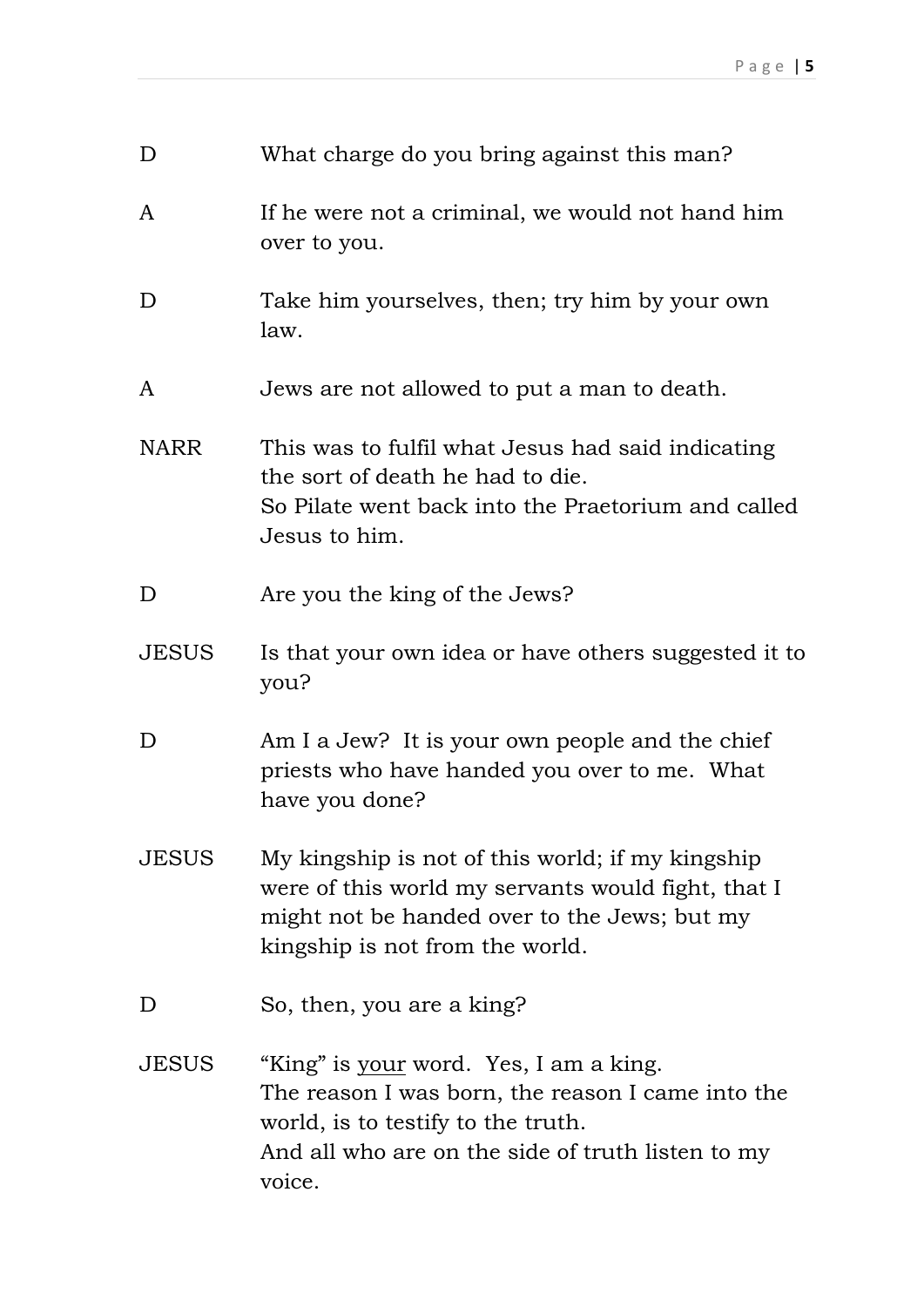| D            | Truth? What's that?                                                                                                                                                                                                              |
|--------------|----------------------------------------------------------------------------------------------------------------------------------------------------------------------------------------------------------------------------------|
| <b>NARR</b>  | With this Pilate went out again to the Jews.                                                                                                                                                                                     |
| D            | For my part, I find no case against him.<br>But you have a custom that I release one prisoner<br>for you at Passover. Would you like me to release<br>the king of the Jews?                                                      |
| A            | No, not him! We want Barabbas!                                                                                                                                                                                                   |
| B & C        | We want Barabbas!                                                                                                                                                                                                                |
| <b>NARR</b>  | Barabbas was a terrorist.<br>Pilate now took Jesus and had him flogged. The<br>soldiers plaited a crown of thorns and placed it on<br>his head, and robed him in a purple cloak.<br>Then time after time they came up to him $-$ |
| $\mathsf{C}$ | - Hail! King of the Jews! -                                                                                                                                                                                                      |
| <b>NARR</b>  | - and struck him on the face.<br>Once again Pilate went out to the crowd.                                                                                                                                                        |
| D            | Look, I am going to bring him out to you, to let you<br>see that I find no case against him.                                                                                                                                     |
| <b>NARR</b>  | And Jesus came out, wearing the crown of thorns<br>and the purple cloak.                                                                                                                                                         |
| D            | Look! Here is the man!                                                                                                                                                                                                           |
| <b>NARR</b>  | As soon as the chief priests and the temple police<br>saw him they shouted –                                                                                                                                                     |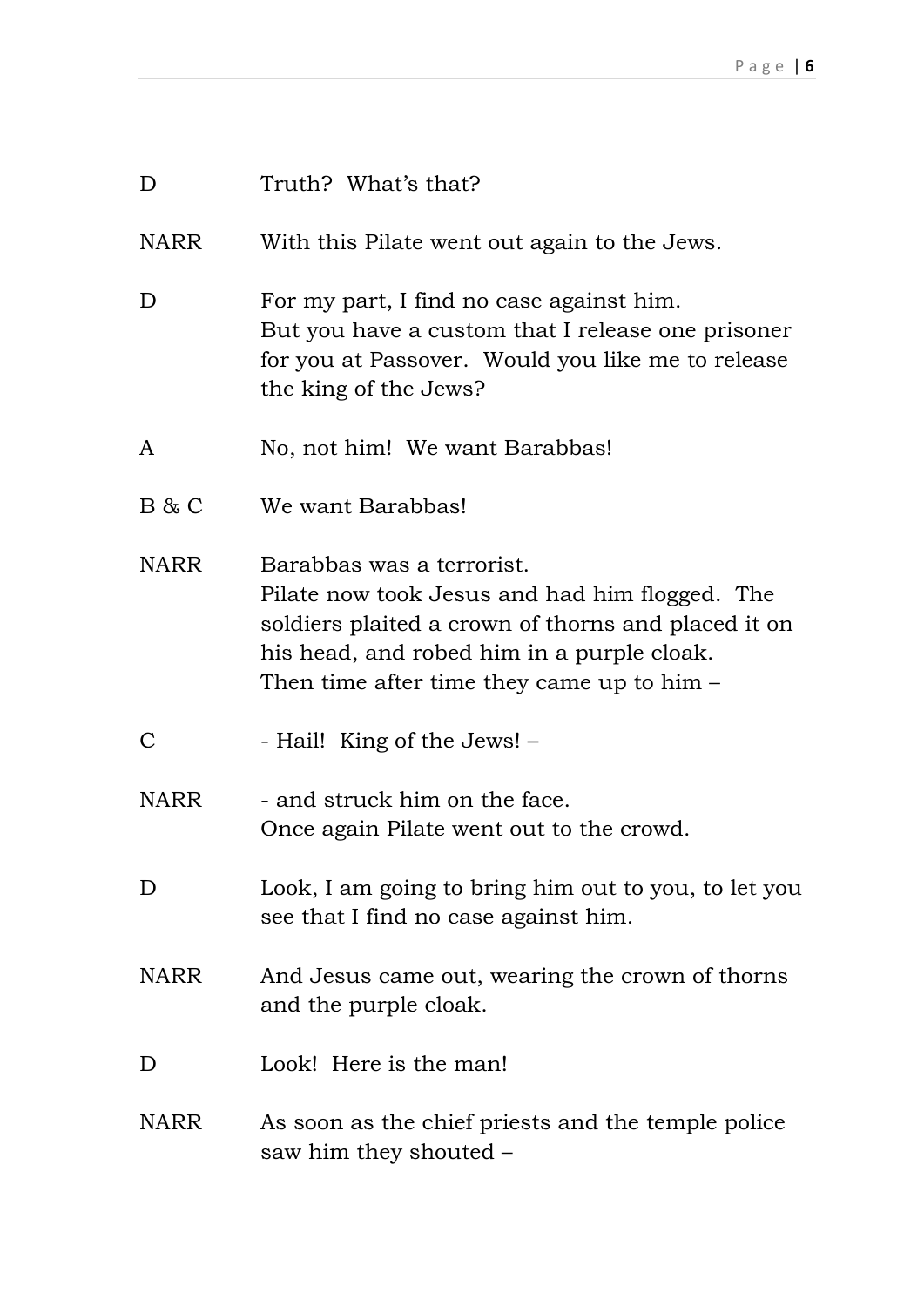| A                                | Crucify him!                                                                                                                                           |
|----------------------------------|--------------------------------------------------------------------------------------------------------------------------------------------------------|
| A,B,C                            | Crucify him!                                                                                                                                           |
| D                                | Take him yourselves and crucify him.<br>I find no case against him.                                                                                    |
| A<br>$\mathcal{C}$<br>B<br>A,B,C | He claimed to be Son of God!<br>We have a Jewish law!<br>The law says he must die!<br>He claimed to be Son of God!!                                    |
| <b>NARR</b>                      | When Pilate heard that, he was more afraid than<br>ever. He went back into the Praetorium.                                                             |
| D                                | Where do you come from?                                                                                                                                |
| <b>NARR</b>                      | But Jesus made no answer.                                                                                                                              |
| D                                | Do you refuse to speak to me? Do you not know<br>that I have the power to release you and the power<br>to crucify you?                                 |
| <b>JESUS</b>                     | You would have no power over me at all if it had<br>not been given you from above. That is why the<br>man who gave me up to you has the greater guilt. |
| <b>NARR</b>                      | From that moment Pilate tried hard to release him,<br>but the Jews kept shouting –                                                                     |
| A,B,C                            | If you let this man go, you're no friend of Caesar!<br>A man who claims to be king is a man defying<br>Caesar!                                         |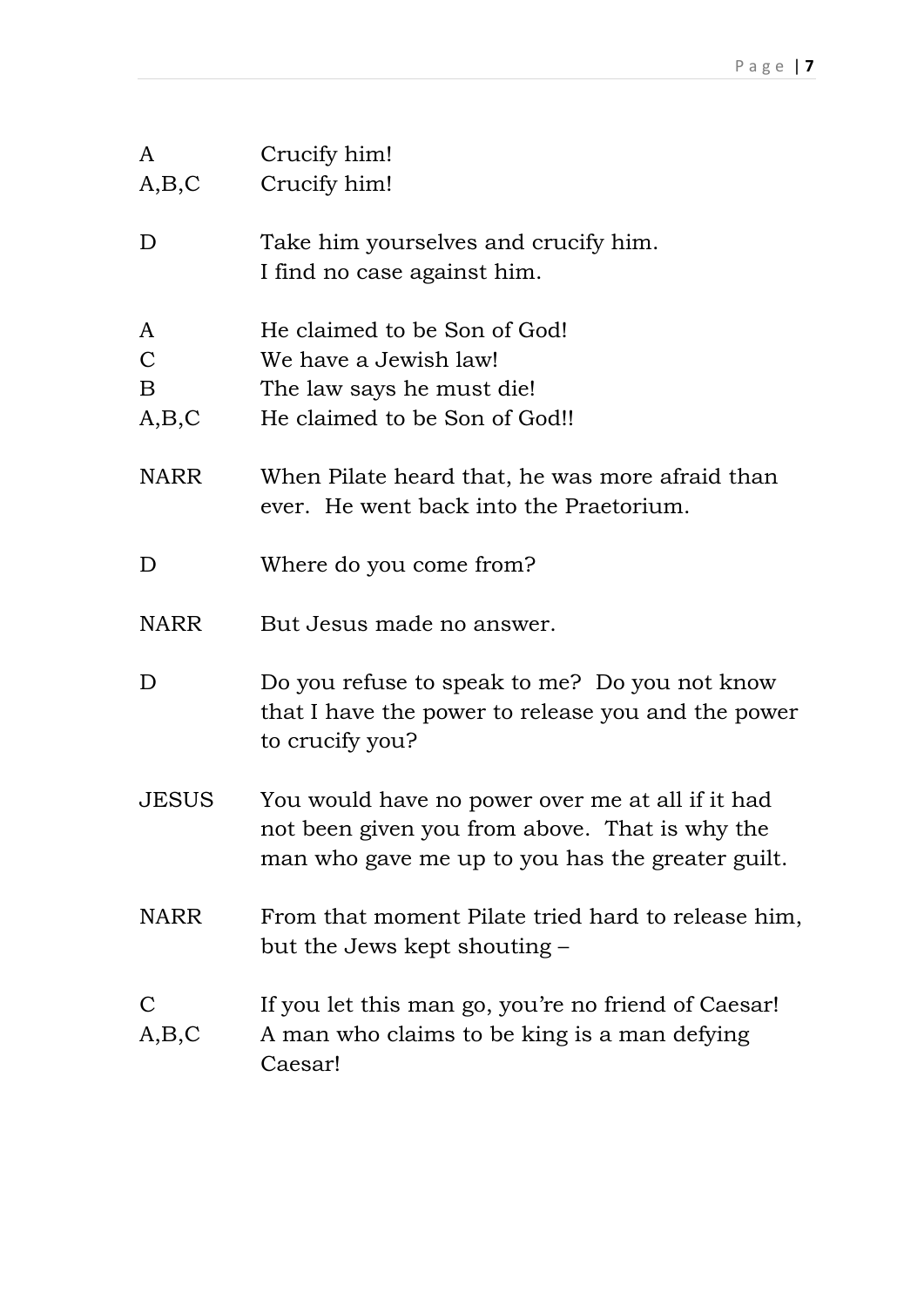| <b>NARR</b>        | When Pilate heard what they were saying he.<br>brought Jesus out and seated himself on the chair<br>of judgement at a place called The Pavement, in<br>Hebrew Gabbatha.<br>It was the eve of Passover, about noon.<br>He spoke to the Jews.                                                                                                                                                                       |
|--------------------|-------------------------------------------------------------------------------------------------------------------------------------------------------------------------------------------------------------------------------------------------------------------------------------------------------------------------------------------------------------------------------------------------------------------|
| D                  | Here is your king.                                                                                                                                                                                                                                                                                                                                                                                                |
| B<br>B, C<br>A,B,C | Away with him!<br>Away with him!<br>Crucify him!                                                                                                                                                                                                                                                                                                                                                                  |
| D                  | Do you want me to crucify your king?                                                                                                                                                                                                                                                                                                                                                                              |
| A,B,C              | We have no king except Caesar!                                                                                                                                                                                                                                                                                                                                                                                    |
| <b>NARR</b>        | So in the end Pilate handed him over to them to be<br>crucified, and they, once he was in their hands, led<br>him away.<br>They took Jesus, carrying his cross, out of the city<br>to a place called Skull Hill, in Hebrew Golgotha.<br>There they crucified him, and two others, one on<br>either side of him with Jesus in the middle. Pilate<br>wrote out a notice and had it fixed to the cross. It<br>read – |
| D                  | "Jesus of Nazareth, King of the Jews".                                                                                                                                                                                                                                                                                                                                                                            |
| <b>NARR</b>        | This notice, in Hebrew, Latin and Greek, was read<br>by many of the Jews since the place where Jesus<br>was crucified was not far from the city.<br>The chief priests of the Jews protested to Pilate.                                                                                                                                                                                                            |
| A                  | You should not write, "King of the Jews", but "This<br>man said: 'I am King of the Jews.'"                                                                                                                                                                                                                                                                                                                        |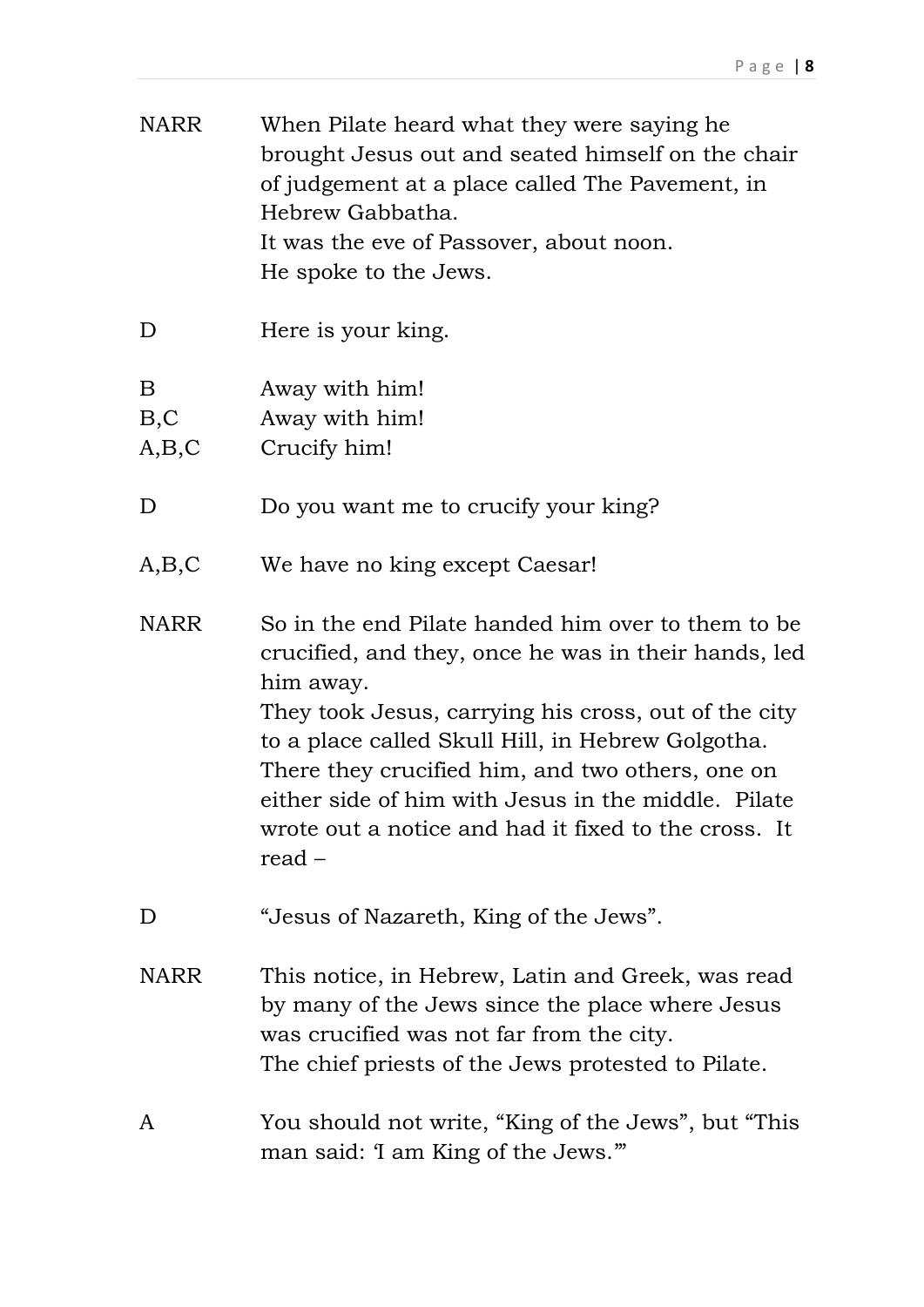- D What I have written I have written.
- NARR After the soldiers had crucified Jesus they took his garments and divided them four ways, one for each soldier. There was also his tunic, but this tunic was woven in one piece from top to bottom and had no seam. So they said to one another –
- C We shouldn't tear it. Let's toss for it.
- NARR Thus the text of Scripture came true: "They shared my garments among them, and cast lots for my clothing." That is what the soldiers did. Near the cross of Jesus stood his mother and his mother's sister, Mary the wife of Clopas, and Mary of Magdala. Seeing his mother, and the disciple he loved

standing near her, Jesus spoke to his mother –

- JESU Woman, this is your son.
- NARR And then to the disciple –
- JESUS This is your mother.

NARR And from that moment the disciple made a place for her in his home. After that Jesus, aware that all had now come to its appointed end, spoke in fulfilment of Scripture –

- JESUS I thirst.
- NARR A jar stood there full of sour wine; so they soaked a sponge with the wine, fixed it on a javelin, and held it up to his lips. When Jesus had received the wine he said –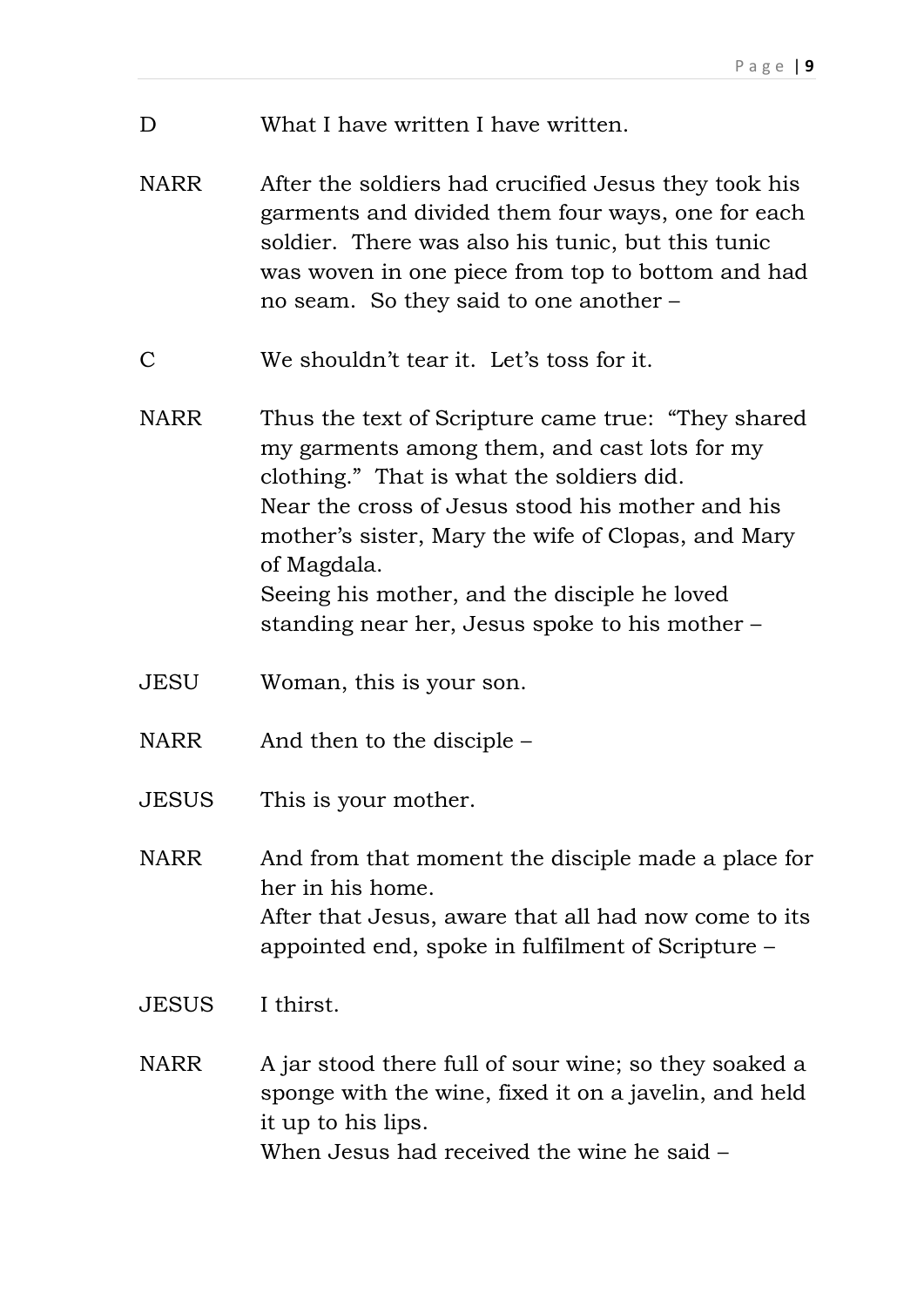- JESUS It is accomplished.
- NARR His head fell forward, and he died.

NARR The Jews would not let the bodies remain crucified on the Sabbath, because that Sabbath day was a solemn one; and since it was now the eve, they asked Pilate that the bodies might have their legs broken, and be taken away.

> Consequently the soldiers came and broke the legs of the first man who had been crucified with him and then of the other. When they came to Jesus they found he was already dead, and so instead of breaking his legs one of the soldiers pierced his side with a lance; and at once blood and water came out.

This is vouched for by an eye witness, whose evidence is to be trusted. He knows that he speaks the truth, so that you, too, may believe. Because all this happened to fulfil the words of Scripture: "Not one bone of his will be broken." And again, in another place Scripture says: "They will look on the one whom they have pierced."

When it was all over, Joseph of Arimathea, who was a disciple of Jesus, but in secret, for fear of the Jews, asked Pilate to let him take away the body of Jesus. Pilate gave him leave; so Joseph came and took the body away. He was joined by Nicodemus (the man who had first visited Jesus by night), who brought with him a mixture of myrrh and aloes, more than half a hundredweight.